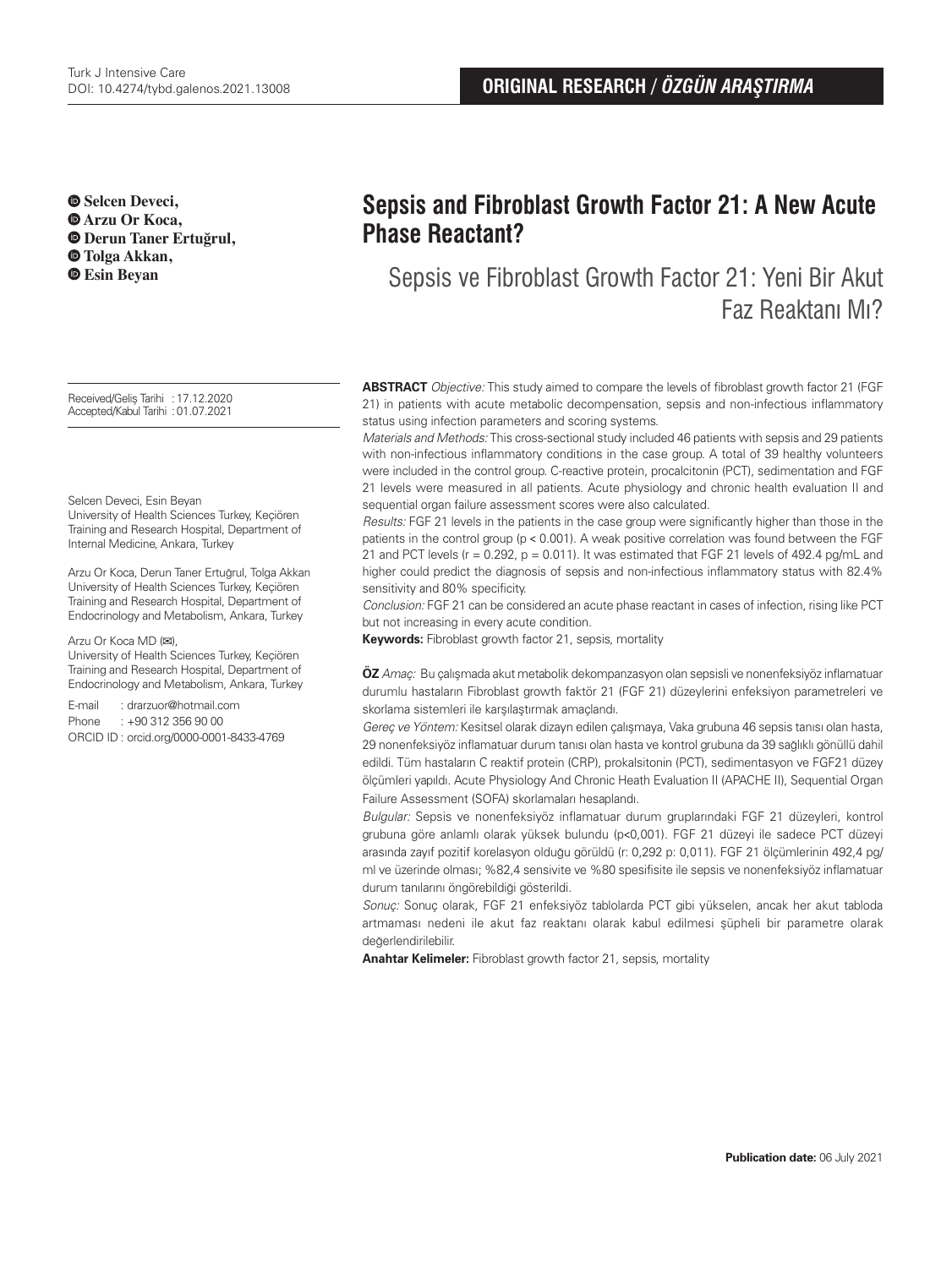## **Introduction**

Sepsis is a systemic inflammatory response to infection, with high clinical mortality and increased incidence and clinical severity over the years (1). Sepsis is the most important cause of mortality in intensive care units (ICUs) and the mortality rate can reach up to 50% (2,3). The most effective method for reducing mortality is to initiate rapid treatment. Due to the diversity of clinical findings and different clinical courses in sepsis, delays are frequently encountered in diagnosis, and there is an increasing need for markers that provide early intervention and predict rapid clinical instability and also predict mortality (4,5). Therefore, new sensitive and specific markers are needed in this regard. In addition, the exact role of biomarkers in the treatment of septic patients has not been identified and this issue needs clarification (2,5,6).

For the follow-up of sepsis and infection in the clinic, indicators such as sedimentation, C-reactive protein (CRP), and procalcitonin (PCT) are used (7-9). In addition to these indicators, for intensive care patients, scoring systems have been developed for determining the severity of the disease, managing the treatment, grouping patients for clinical studies, and comparing the effectiveness of ICUs within themselves or between each other. These systems include the Acute Physiology and Chronic Health Evaluation II (APACHE II), Sequential Organ Failure Assessment (SOFA), Simplified Acute Physiology Score II (SAPS II), Mortality Probability Model II (MPM II), Therapeutic Intervention Scoring System 28 (TISS 28), Logistic Organ Dysfunction System (LODS), and Multiple Organ Dysfunction score (MODS), among others (10,11). APACHE II and SOFA are the most frequently used of these scoring systems (12,13).

Fibroblast growth factors (FGFs) are a large family of polypeptide growth factors that act as homeostatic factors in tissue repair and angiogenesis in the adult organism and maintain cell proliferation, migration, and differentiation during embryonic development (14,15). Recently, it has been demonstrated that some members of the FGF family have important roles in determining and regulating the functions of some hormonal tissues and organs as well as modulating various metabolic processes. One of the most studied members of this family is FGF 21. There are many findings in the literature showing that FGF 21 is increased in chronic metabolic conditions such as polycystic ovarian syndrome (PCOS), nonalcoholic steatohepatitis (NASH), diabetes mellitus (DM), and chronic kidney failure (CKD)

(16-20). Studies showing that FGF 21 is also increased in cases such as acute metabolic conditions such as sepsis and noninfectious inflammatory status have been published recently. However, these studies are generally based on animal experiments and there are limited numbers of human studies among them (21-23).

Our aim in this study was to compare the FGF 21 levels of patients with acute metabolic decompensation, sepsis, and noninfectious inflammatory status with infection parameters and scoring systems and to determine a threshold value so that high levels of FGF can be used in the diagnosis of these diseases and to determine severity.

# **Materials and Methods**

Ethics committee approval for the study was obtained from the Clinical Research Ethics Committee of Health Sciences University Keçiören Training and Research Hospital (Project No: 1061). Seventy-five patients those aged 18 and over ( $n = 75$ ) hospitalized in the ICU of Health Sciences University Keçiören Training and Research Hospital for a period of six months (January 2017-June 2017) who diagnosed with sepsis and / or non-infectious inflammatory conditions were included in this study which was designed as a prospective observational study. Sepsis was defined according to the current criteria (For clinical operationalization, organ dysfunction can be represented by a 2 points or more increase in the SOFA score, which is associated with an in-hospital mortality greater than 10%) (1). Patients who had no suspected or documented infection but had two or more of the criteria of fever (>38 °C), hypothermia (<36 °C), leukocytosis (>12,000 mm3), leukopenia (<4000 mm3), tachycardia (>90 beats/minute), or tachypnea (>20 breaths/ minute) were assigned to Group 2 (24). The exclusion criteria for group 1 and group 2 were pregnancy, puerperium, refusal of the study by the patient or his / her conservator, and those with suspicion in the diagnosis of sepsis or non-infectious inflammatory conditions. Thirty-nine volunteers who had no acute signs or symptoms of infection and had applied to our hospital for any reason, without chronic metabolic diagnoses such as DM, hypertension (HT), coronary artery disease (CAD), or cerebrovascular disease (CVD) and without hematological or solid organ malignancies or any known inflammatory diseases (ulcerative colitis, etc.), and not diagnosed with any disease were assigned to the control group (Group 3) (n=39).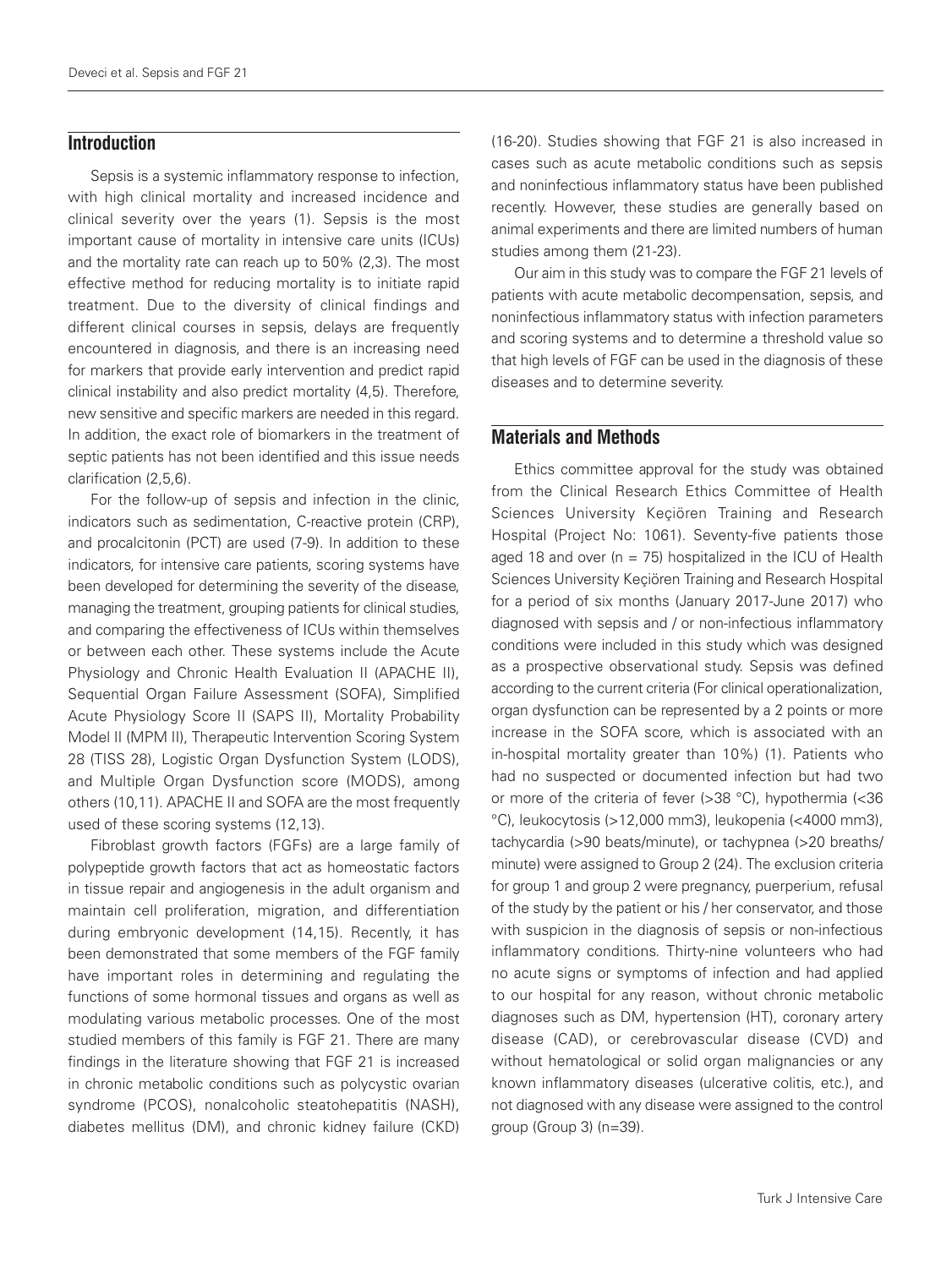Demographic and biochemical (liver and kidney functions, complete blood count, CRP, PCT) data of Group 1 and Group 2 patients within 24 hours of admission to the hospital were obtained from their records. The calculation SOFA and APACHE II scores of all patients were recorded and serums obtained from fasting blood samples in the morning were stored at -80 °C for all participants to measure FGF 21 levels within first 24 hours. After the patient groups were formed, FGF 21 levels were measured from stored blood samples by sandwich assay ELISA [BioVendor Research and Diagnostic Products (antibody-coated 96-well plate human FGF 21)]. Samples were diluted one-to-one with 75 mL of saline. Testing proceeded with biotin and streptavidin. Absorbance measurements at 450 nm were performed on an ELx800 microplate reading device (BioTek Instruments, Inc.). For the measurement of FGF 21 levels according to the FGF 21 ELISA kit's instructions, serum samples were diluted 1:2 by buffer dilution before analysis. The standard curve range for the analysis is 30-1920 pg/mL. Sensitivity was 7 pg/mL, and intraassay and interassay ranges were 3-4.1% and 3.6-3.9%, respectively.

#### Statistical Analysis

SPSS 15.0 (SPSS Inc.) was used for the analysis. The distribution of the data was assessed using a one-sample Kolmogorov-Smirnov test. Normally distributed continuous variables were expressed as mean and standard deviation, skewed-distributed continuous variables were expressed as median (minimum-maximum), and categorical variables were expressed as number and percentage. Categorical variables were compared with the chi-square test. Non-normally distributed data were compared with the Mann-Whitney U test. Correlation analyses between continuous variables that did not fit the normal distribution were analyzed with the Spearman test. The power of FGF 21 measurements to predict sepsis and noninfectious inflammatory conditions diagnosis was evaluated by receiver operating characteristics (ROC) analysis. The results were evaluated in a confidence interval of 95% and at a significance level of p<0.05.

# **Results**

There were 34 females in the patient group (19 in Group 1, 15 in Group 2) and 19 females in the control group in our study. Group 1, Group 2, and Group 3 had similar characteristics in terms of gender and age distribution (Table 1).

FGF 21 levels in Group 1 and Group 2 were significantly higher than in Group 3 (p<0.001) (Figure 1). There was no significant difference between Group 1 and Group 2 in terms of FGF 21 level, CRP level, PCT level, APACHE II score, APACHE II mortality, or SOFA score (Table 2).

As a result of the correlation analysis between FGF 21 levels and APACHE II, SOFA, PCT, and CRP values, there was a positive correlation only between FGF 21 levels and PCT levels (r: 0.292, p: 0.011, r2:0.085). According to the ROC analysis, FGF 21 level was found to significantly predict sepsis and noninfectious inflammatory conditions (AUC: 0.884, 95% CI: 0.824-0.944, p˂0.001). FGF 21 measurements of 492.4 pg/mL and above could predict sepsis and noninfectious inflammatory conditions with 82.4% sensitivity and 80% specificity (Figure 2).



**Figure 1.** Distribution of FGF 21 (pg/mL) levels by groups FGF 21: Fibroblast growth factor 21

| Table 1. Basic demographic data and FGF 21 levels of sepsis,<br>noninfectious inflammatory status, and control groups |                                 |                                                                           |                                |         |
|-----------------------------------------------------------------------------------------------------------------------|---------------------------------|---------------------------------------------------------------------------|--------------------------------|---------|
|                                                                                                                       | Group 1<br>(sepsis)<br>$(n=46)$ | Group <sub>2</sub><br>(noninfectious<br>inflammatory<br>status)<br>(n=29) | Group 3<br>(control)<br>(n=39) | p value |
| Age<br>(years)                                                                                                        | 76 (47-92)                      | 72 (18-87)                                                                | 67 (53-82)                     | 0.001   |
| Gender<br>$(\%)$                                                                                                      | 19 (41.3%)<br>females           | 15 (51.7%)<br>females                                                     | 19 (48.7%)<br>females          | 0.639   |
| <b>FGF 21</b><br>(pg/mL)                                                                                              | 1970<br>$(66-2402)$             | 1696<br>$(222 - 2255)$                                                    | 330<br>$(65-1028)$             | 0.001   |
| FGF 21: Fibroblast growth factor 21                                                                                   |                                 |                                                                           |                                |         |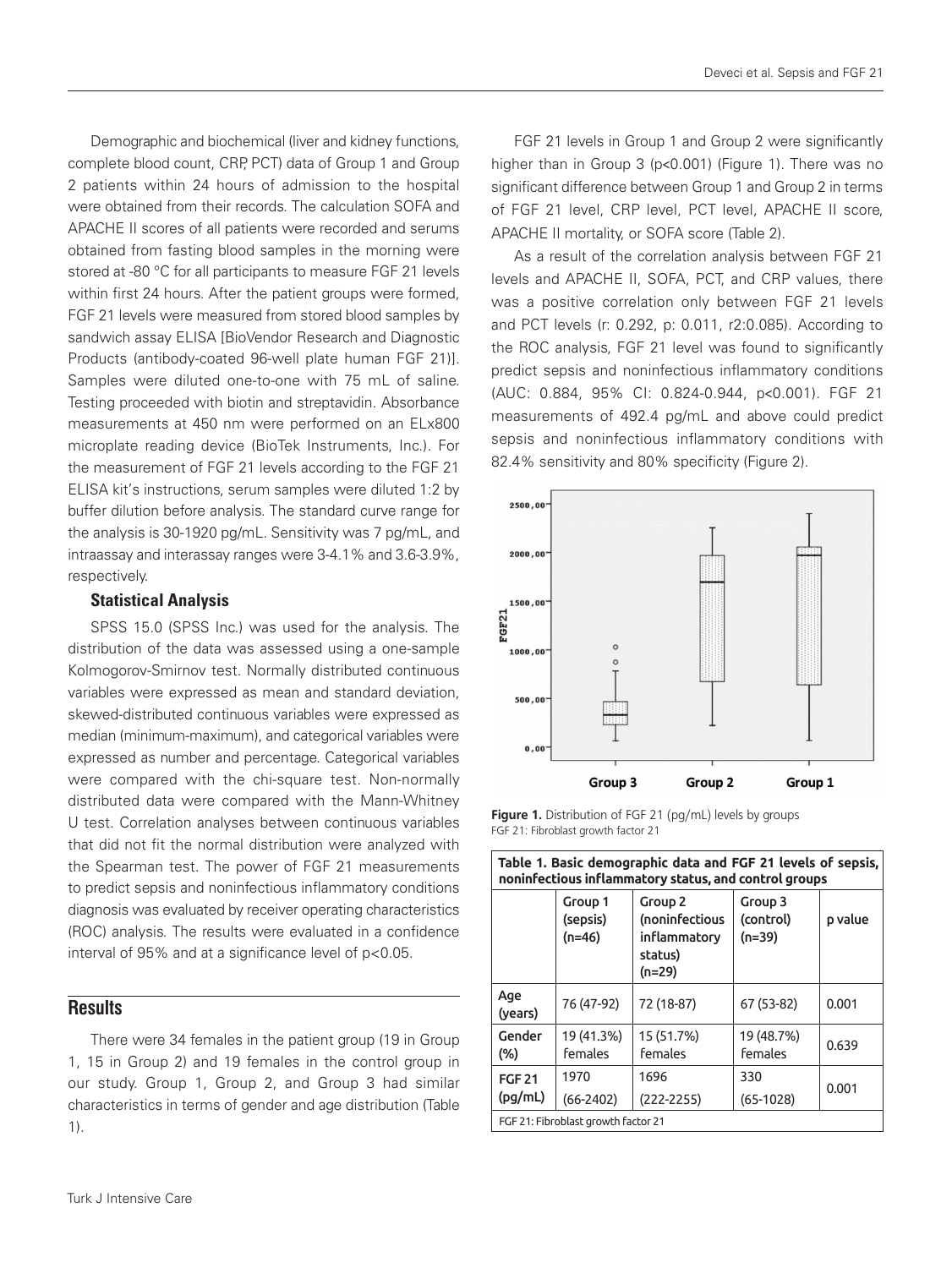### **Discussion**

According to the results of our study, FGF 21 level has been shown to significantly predict sepsis and noninfectious inflammatory conditions. FGF 21 measurements of 492.4 pg/mL and above could predict sepsis and noninfectious inflammatory conditions with 82.4% sensitivity and 80% specificity. In addition, a weak correlation was found between FGF 21 level and inflammatory markers and PCT level.



Figure 2. ROC curve of FGF 21 for prediction of patients' mortality

**Table 2. Inflammatory markers, APACHE II scores, APACHE** 

**II mortality, and SOFA scores in sepsis and noninfectious inflammatory status groups** Group 1 (sepsis) Group 2 (noninfectious inflammatory status) p value CRP (mg/dL) 14.65 (1.26-32) 15.54 (1.13-35) 0.654 PCT (ng/mL) 4.56 (0.10-100) 4.47 (0.14-100) 0.794 APACHE II score 28 (9-51) 24 (11-39) 0.107 APACHE II mortality 63.9 (9.9-98.1) 53.3 (12.9-89.8) 0.113 **SOFA** 9 (2-18) 6 (1-15) 0.140 APACHE II: Acute Physiology and Chronic Health Evaluation II, CRP: C-reactive protein, PCT: procalcitonin, SOFA: Sequential Organ Failure Assessment

In addition to inflammatory markers, a number of scoring systems have been frequently used in ICUs in recent years in the follow-up of sepsis and noninfectious inflammatory status due to rapid clinical instability. However, there is still a need for new parameters to help make decisions faster. For this purpose, studies investigating a large number of parameters are common in the literature (3,5,6,9). One of these parameters is FGF 21. One reason why FGF 21 is investigated is that it has an important role in determining and regulating the functions of some hormonal tissues and organs, as well as controlling processes such as various glucose, fat, and ketone metabolisms (15). On the other hand, unlike other members of the FGF family, FGF 21 has no heparin binding sites, so it shows its effects systemically in a hormone-like manner and thus can be easily detected in the blood (21).

A study published by Gariani et al. in 2013 is methodologically similar to our study but was conducted with fewer participants. They compared sepsis and systemic inflammatory response syndrome (SIRS) groups with healthy controls. According to the sepsis classification updated in 2016, the definition of SIRS is no longer used.1 However, Group 2 in our study, comprising patients with noninfectious inflammatory status, can be considered as acceptably similar to the SIRS group in the study of Gariani et al. As a result of their study, similar to our study, FGF 21 levels were found higher in patients with sepsis and SIRS compared to healthy controls. Unlike our results, FGF 21 levels were found higher in the sepsis group than the SIRS group and FGF 21 level was found to be positively correlated with APACHE II score, while no correlation was found with PCT level (21). We found a significant difference in FGF 21 levels between the case and control groups, but there was no difference between groups in terms of gender and age. Unlike the study of Gariani et al., the fact that the level of FGF 21 was significantly higher in Group 2 in our study may be due to our study having a larger number of participants. In a study published in 2018, the level of FGF 21 was shown to have sensitivity of 81.3% and specificity of 89.8% to predict 28 day mortality (23). The recently published study of Li et al. supports our study results; in their work, SOFA score and serum FGF 21 concentration were shown to be important markers of 28-day mortality in patients with sepsis (4).

We found a positive correlation between FGF 21 level and PCT level (r: 0.292, p: 0.011). PCT is a more specific marker in cases of infection than CRP and sedimentation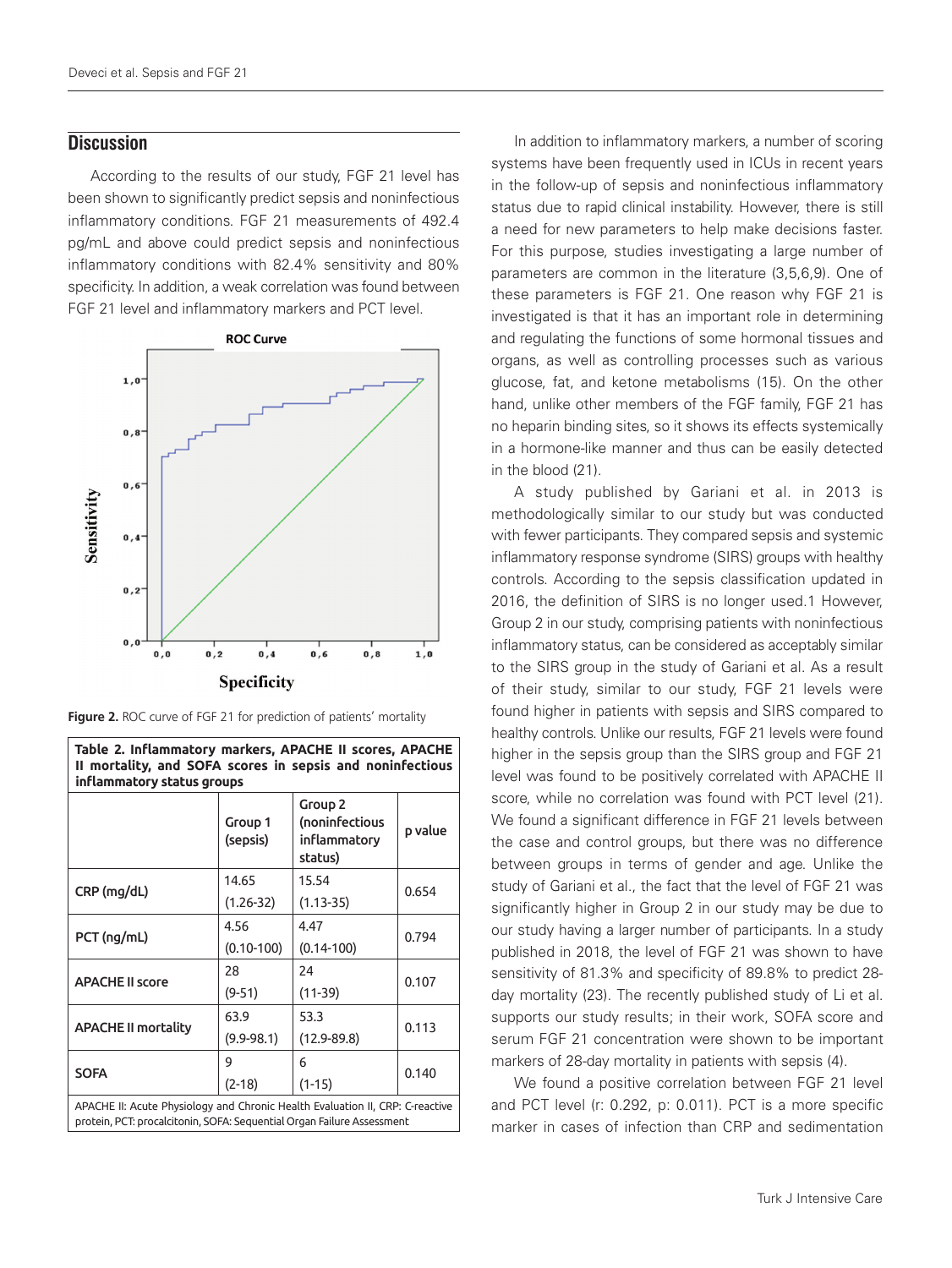levels (5,25). Due to the presence of infection in most of our patient population, there was a relationship between PCT and FGF 21, while no relationship could be detected between CRP and sedimentation. With a larger number of participants, we think that a relationship between CRP and sedimentation levels could be found, which are less specific in infection than PCT and FGF 21 levels.

Wang et al. suggested that PCT, compared to CRP, showed a more significant correlation with APACHE II and SOFA scores, and that PCT was a better indicator in the evaluation of prognosis and severity in patients with sepsis (26). Based on this assumption, we compared APACHE II and SOFA scores and the levels of markers in our study. We could not find a relationship between those scores and FGF 21 levels. Gariani et al. showed a poor correlation between FGF 21 level and APACHE II score (21). In a study published in 2018, there was a positive correlation between FGF 21 level and APACHE II and SOFA scores. The APACHE II scoring system gives more meaningful results in patients with postoperative and/or cranial pathology (23). When we compare the APACHE II and SOFA scores with the FGF 21 levels, we see that the patient population in our study was hospitalized for internal medicine reasons, which may be why we did not find a correlation.

In animal studies, it has been suggested that FGF 21 injections can be considered as a possible pharmacological treatment in diseases such as DM, obesity, and NASH (27,28). FGF 21 was shown to be an acute phase protein that protects against the toxic effects of lipopolysaccharides and sepsis in a study on rats (22). Recently, FGF 21 was also found to provide anti-inflammatory effects by inhibiting some signals in macrophages (29). As a result of our research, FGF 21 elevation may be an anti-inflammatory response to sepsis and SIRS in humans. We believe that our study has prepared a basis for pharmacological treatment based on FGF 21 that can be applied in humans in the future.

Our study has some limitations. First of all, the relatively limited sample prevents generalizing our study results. Second, low levels of free triiodothyronine (fT3) and free thyroxine (fT4) (euthyroid patient syndrome) are associated with disease severity and mortality in ICU patients, but we did not use thyroid function evaluations of the patient population in our study for analysis and we consider this a limitation (4,13). As other limiting factors, we did not evaluate the levels of tumor necrosis factor alpha (TNF- $\alpha$ ), interleukin-6 (IL-6), or other inflammatory markers, and

we did not use scoring systems other than the SOFA and APACHE II scores. In addition, due to the small sample size, confounding factors known to increase FGF 21 levels such as DM or NASH could not be excluded.

# **Conclusion**

In conclusion, FGF 21 can be considered as a suspicious acute phase reactant in cases of infection, as it is ascending similarly to PCT, but is not increased in every acute condition.

#### **Ethics**

Ethics Committee Approval: Ethics committee approval for the study was obtained from the Clinical Research Ethics Committee of Health Sciences University Keçiören Training and Research Hospital (decision no: 15/1061, date: 27.01.2016). Our study was planned in accordance with the Helsinki Declaration decisions and patient rights regulation.

Informed Consent: Informed consent was received from all participants or their conservators.

Peer-review: Externally peer-reviewed.

#### Authorship Contributions

Concept: D.T.E., E.B., Design: T.A., E.B., Data Collection and Process: S.D., Analysis or Interpretation: D.T.E., T.A., Literature Search: S.D., A.O.K., Writing: S.D., A.O.K.

**Conflict of Interest:** No conflict of interest was declared by the authors.

Financial Disclosure: The authors declared that this study received no financial support.

#### **References**

- 1. Singer M, Deutschman CS, Seymour CW, Shankar-Hari M, Annane D, Bauer M, et al. The Third International Consensus Definitions for Sepsis and Septic Shock (Sepsis-3). JAMA. 2016;315:801-10.
- 2. Hotchkiss RS, Karl IE. The pathophysiology and treatment of sepsis. N Engl J Med. 2003;348:138-50.
- 3. Genga KR, Russell JA. Update of Sepsis in the Intensive Care Unit. J Innate Immun. 2017;9:441- 55.
- 4. Li X, Zhu Z, Zhou T, Cao X, Lu T, He J, et al. Predictive value of combined serum FGF21 and free T3 for survival in septic patients. Clin Chim Acta. 2019;494:31-7.
- 5. van Engelen TSR, Wiersinga WJ, Scicluna BP, van der Poll T. Biomarkers in Sepsis. Crit Care Clin. 2018;34:139-52.
- 6. Marik PE. Procalcitonin is an essential biomarker for hydrocortisone, ascorbic acid, and thiamine (HAT) therapy in patients with sepsis. Crit Care. 2019;23:151.
- 7. Suárez-Santamaría M, Santolaria F, Pérez-Ramírez A, Alemán-Valls MR, Martínez-Riera A, González-Reimers E, et al. Prognostic value of inflammatory markers (notably cytokines and procalcitonin), nutritional assessment, and organ function in patients with sepsis. Eur Cytokine Netw. 2010;21:19-26.